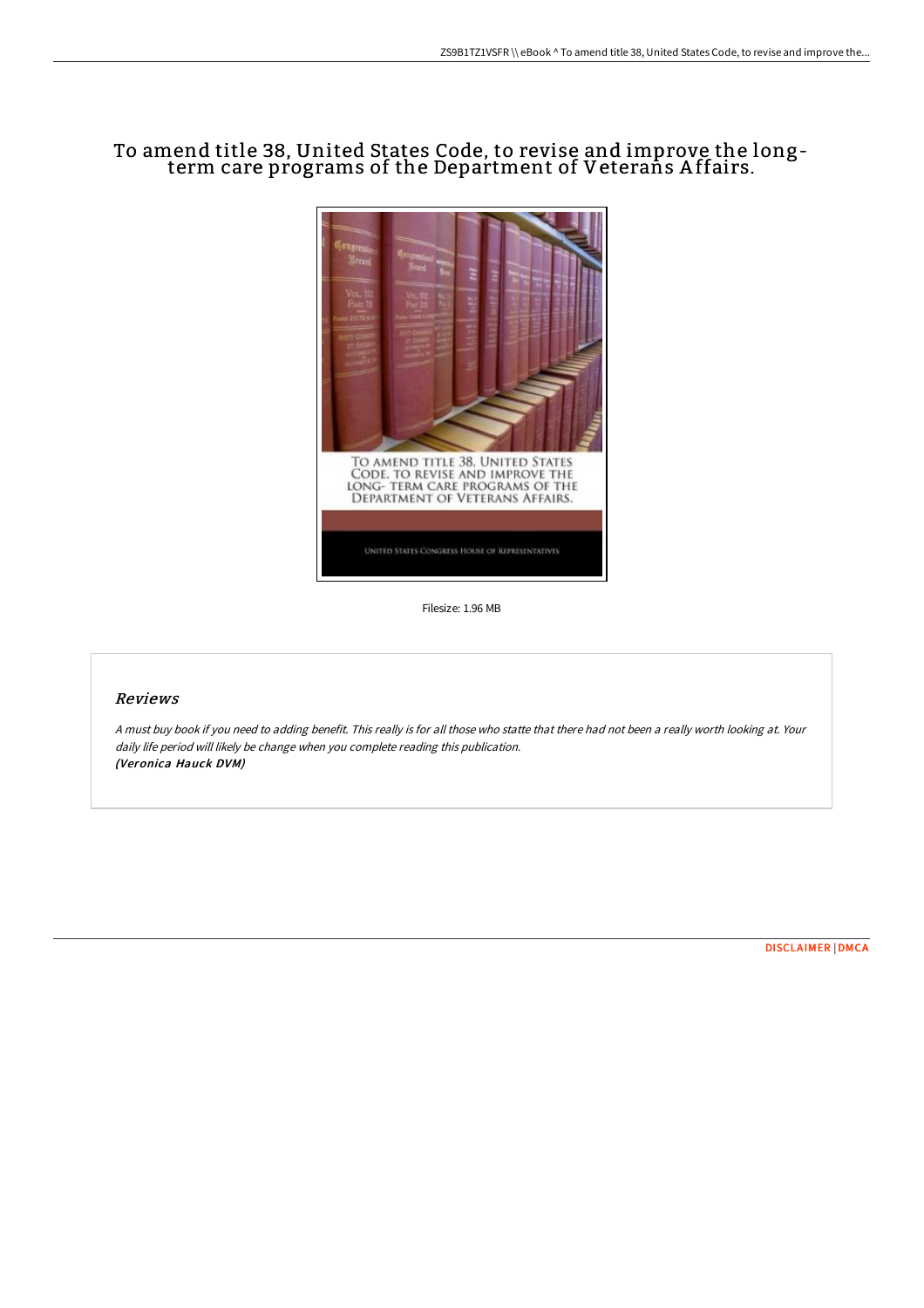## TO AMEND TITLE 38, UNITED STATES CODE, TO REVISE AND IMPROVE THE LONG- TERM CARE PROGRAMS OF THE DEPARTMENT OF VETERANS AFFAIRS.



To save To amend title 38, United States Code, to revise and improve the long- term care programs of the Department of Veterans Affairs. PDF, please access the web link beneath and download the ebook or get access to other information that are related to TO AMEND TITLE 38, UNITED STATES CODE, TO REVISE AND IMPROVE THE LONG- TERM CARE PROGRAMS OF THE DEPARTMENT OF VETERANS AFFAIRS. ebook.

BiblioGov, 2010. PAP. Book Condition: New. New Book. Delivered from our UK warehouse in 3 to 5 business days. THIS BOOK IS PRINTED ON DEMAND. Established seller since 2000.